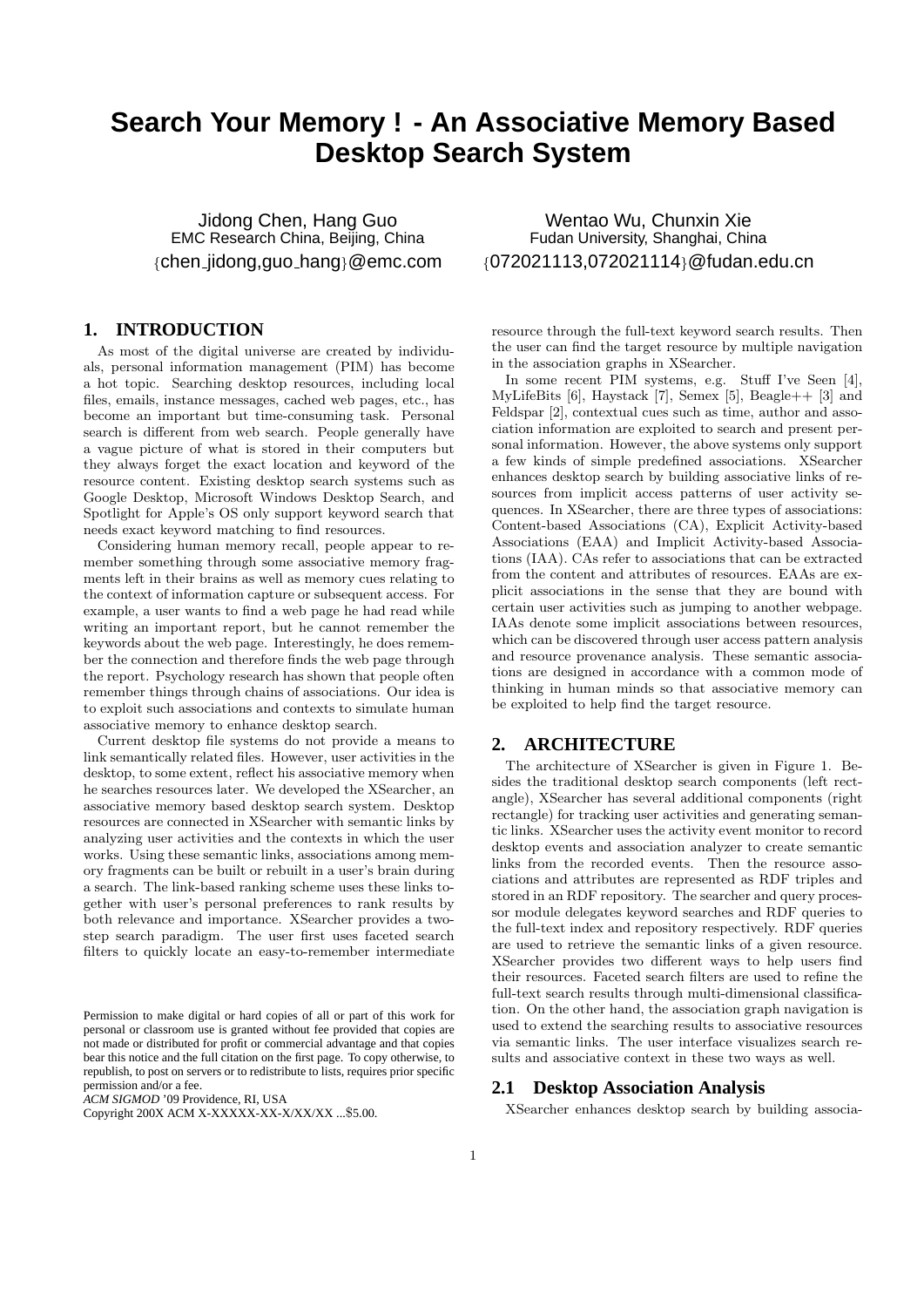

Figure 1: Architecture

tive links of resources from user activity context. Figure 2 shows the desktop ontology in XSearcher, which represents desktop resource attributes and semantic associations among emails, folder and file hierarchies, cached web pages, etc. Through content analysis, user access pattern analysis and lineage analysis, we get the following three types of links.

CA CAs represent the content-based associations created by analyzing the content and attributes of desktop resources. For example, in Figure 2, the *similar\_to* link connects two resources that are similar in terms of contents, file names and locations (e.g. same directory). A similarity function regarding these three factors are used to compute the distance between two resources. By analyzing the attributes of email messages and files, we can get the has attachment, reply\_to, received\_from, owned\_by and contained\_in CA links.

EAA EAAs are explicit and deterministic activity based associations. EAA links are set when specific user events are observed. The event monitor is necessary to construct EAAs. We create three types of EAs in XSearcher:  $jump\_to$ ,  $copy\_from$  and  $save\_as$ . Each of them is bound with a type of user activity tracked by the event monitor. For instance when the user goes from one webpage to another, the two pages are connected by a  $jump_to$  link. When the attachment of an email (or a webpage) is saved as a local file, a save\_as link will be created connecting the attachment (or webpage) and the file. Similarly the *copy\_from* link is created based on "file copy" events.

IAA IAAs denote some implicit and nondeterministic associations between resources, which can be discovered by user access pattern analysis (e.g. the  $same\_task$  link) and resource lineage analysis (e.g. the *provenance of* link). We find that users tend to access and manipulate different resources to complete a task. For instance, when writing a paper, a user may look for related presentations, references, web pages and emails from colleagues. These resources are all somehow related to this task. So we define the *same\_task* link to cluster resources by their related tasks. The same\_task is usually very helpful for the user because we organize our memory in a similar way. A primitive algorithm is used to create *same\_task* links. We have an observation that usually a task only has one key resource (the paper in the above example), key for short. In most cases the key has the longest lifecycle (the time interval between opening and closing). Therefore we cluster resources by their lifecycles. If the lifecycle of resource  $a$  is completely covered by that of resource  $b$ , then  $a$  and  $b$  go to one cluster. The resource that has the longest lifecycle is the key of the cluster. If the



Figure 2: The Desktop Ontology

lifecycles of two keys are overlapped, we use simple rules to decide whether the two clusters should be merged or not. When no clusters can be merged, each cluster is output as one task. All resources in the cluster are connected by the same\_task link. The provenance\_of link can represent the origin of a resource. Users always create multiple versions of a document through several "file copy" and "save as" operations. By analyzing the lineage sequence of save\_as and copy\_from activities, we can create the provenance\_of link between a document and its original copy. Actually, an IAA link is responding to a pattern of user activity sequence.

#### **2.2 Event Monitor**

In order to construct semantic associations, XSearcher needs to monitor user activities on their desktops. Currently, the event monitor can track both system-level and application-level activities. System-level activities include all file system operations and Window related activities such as Window creation, activation and closing. Applicationlevel activities are restricted to specific applications. The monitor provides "plugins" for each of the applications to track user activities on MS-Office documents, Emails (Outlook), Adobe pdf files and cached web pages (Firefox). The plugins also extract application-specific metadata and associations between resources. When an email is received, for example, the Outlook plugin automatically extracts email metadata, e.g. "to", "from" and "subject" from corresponding email fields, and connects the attached documents with the email by the *has\_attachment* link.

### **2.3 Personalized Ranking**

Existing desktop search engines only employ content-based algorithms such as cosine similarity to rank personal desktop resources. However, the content-based ranking could not reflect the users personal preference. For desktop search, a top ranked document should be not only relevant to the query but also relatively important to the user. Link-based ranking algorithms, such as PageRank, are good ways to find authoritative results. With the established links from user activity, XSearcher can combine the two ranking schemes to generate personalized ranking results for every user.

The final score  $R(d)$  of document d is the product of the relevance score  $R(d)^q$  and the global authority score  $R(d)^G$ . Here q is the keyword vector. Similar to the ObjectRank [1] algorithm, different weights are manually assigned to different types of links since different links may have different